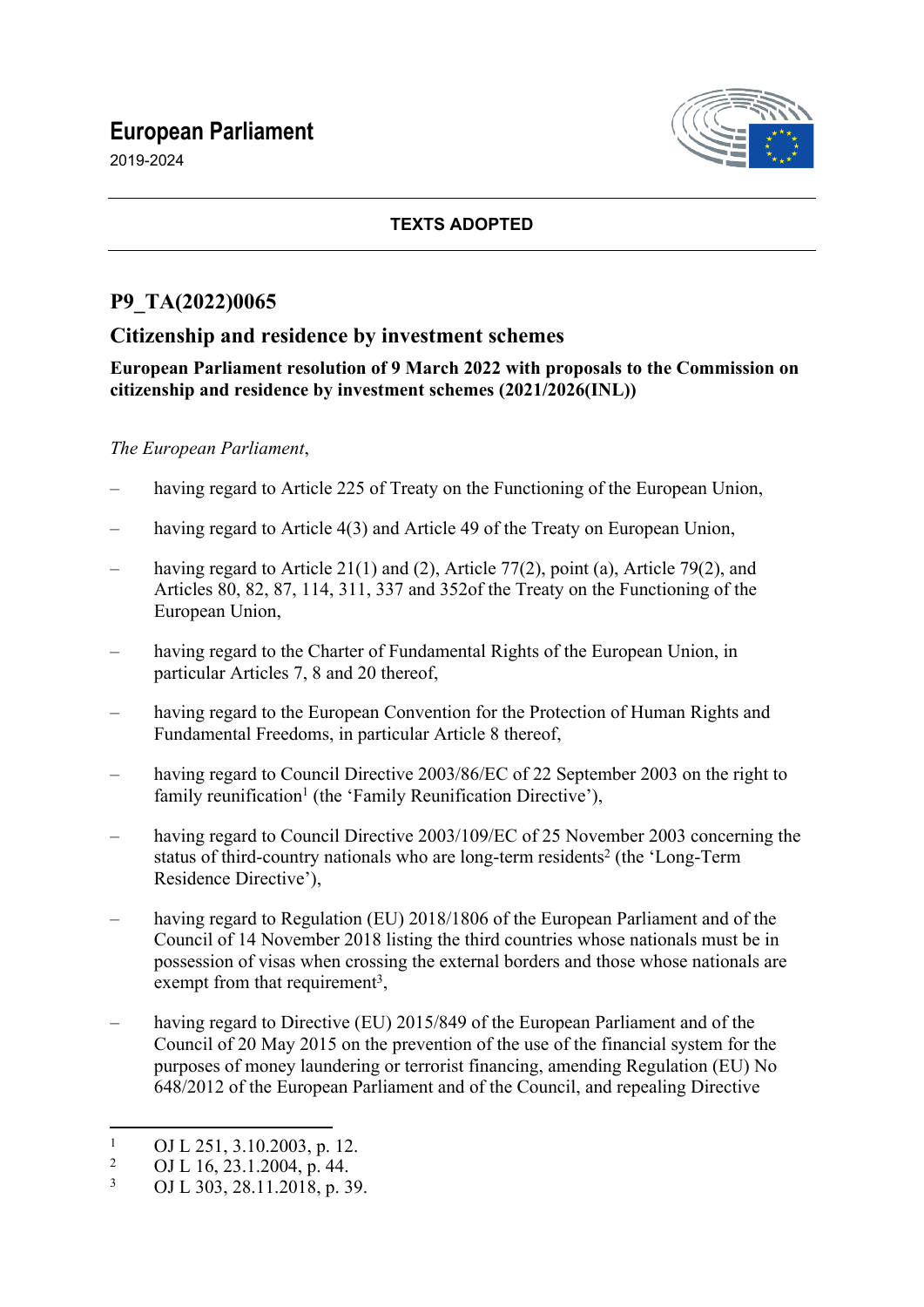2005/60/EC of the European Parliament and of the Council and Commission Directive 2006/70/EC<sup>4</sup> ,

- having regard to the Copenhagen criteria and to the body of Union rules (the *acquis)*  that a candidate country must adopt, implement and enforce to be eligible to join the Union, in particular Chapters 23 and 24 thereof,
- having regard to the Commission letters of formal notice of 20 October 2020 to Cyprus and Malta launching infringement procedures with respect to their investor citizenship schemes,
- having regard to the Commission letter to Bulgaria of 20 October 2020 highlighting concerns regarding an investor citizenship scheme and requesting further details,
- having regard to the Commission report of 23 January 2019 entitled 'Investor Citizenship and Residence Schemes in the European Union',
- having regard to the Commission presentation on 20 July 2021 of a package of four legislative proposals to strengthen the EU's anti-money laundering and countering the financing of terrorism rules,
- having regard to its resolution of 16 January 2014 on EU citizenship for sale<sup>5</sup>, of 26 March 2019 on financial crimes, tax evasion and tax avoidance<sup>6</sup>, of 18 December 2019 on the Rule of Law in Malta following the recent revelations around the murder of Daphne Caruana Galizia<sup>7</sup>, of 10 July 2020 on a comprehensive Union policy on preventing money laundering and terrorist financing - the Commission Action Plan and other recent developments<sup>8</sup>, of 17 December 2020 on the EU Security Union Strategy<sup>9</sup> and of 29 April 2021 on the assassination of Daphne Caruana Galizia and the rule of law in Malta<sup>10</sup>,
- having regard to the study by the European Parliamentary Research Service of 17 October 2018 entitled 'Citizenship by Investment (CBI) and Residency by Investment (RBI) schemes in the EU',
- having regard to the study by the European Parliamentary Research Service of 22 October 2021 entitled 'Avenues for EU action in citizenship and residence by investment schemes - European added value assessment' (the 'EPRS EAVA Study'),
- having regard to the study by Milieu Ltd of July 2018 for the Commission entitled 'Factual analysis of Member States Investors' Schemes granting citizenship or residence to third-country nationals investing in the said Member State – Study Overview',
- having regard to the activities of the Democracy, Rule of Law and Fundamental Rights Monitoring Group (DRFMG), set up under its Committee on Civil Liberties, Justice and

<sup>4</sup> OJ L 141, 5.6.2015, p. 73.

<sup>5</sup> OJ C 482, 23.12.2016, p. 117.

<sup>6</sup> OJ C 108, 26.3.2021, p. 8.

<sup>7</sup> OJ C 255, 29.6.2021, p. 22.

<sup>8</sup> OJ C 371, 15.9.2021, p. 92.

<sup>9</sup> <sup>9</sup> OJ C 445, 29.10.2021, p. 140.<br><sup>10</sup> OJ C 506, 15, 12, 2021, p. 64.

OJ C 506, 15.12.2021, p. 64.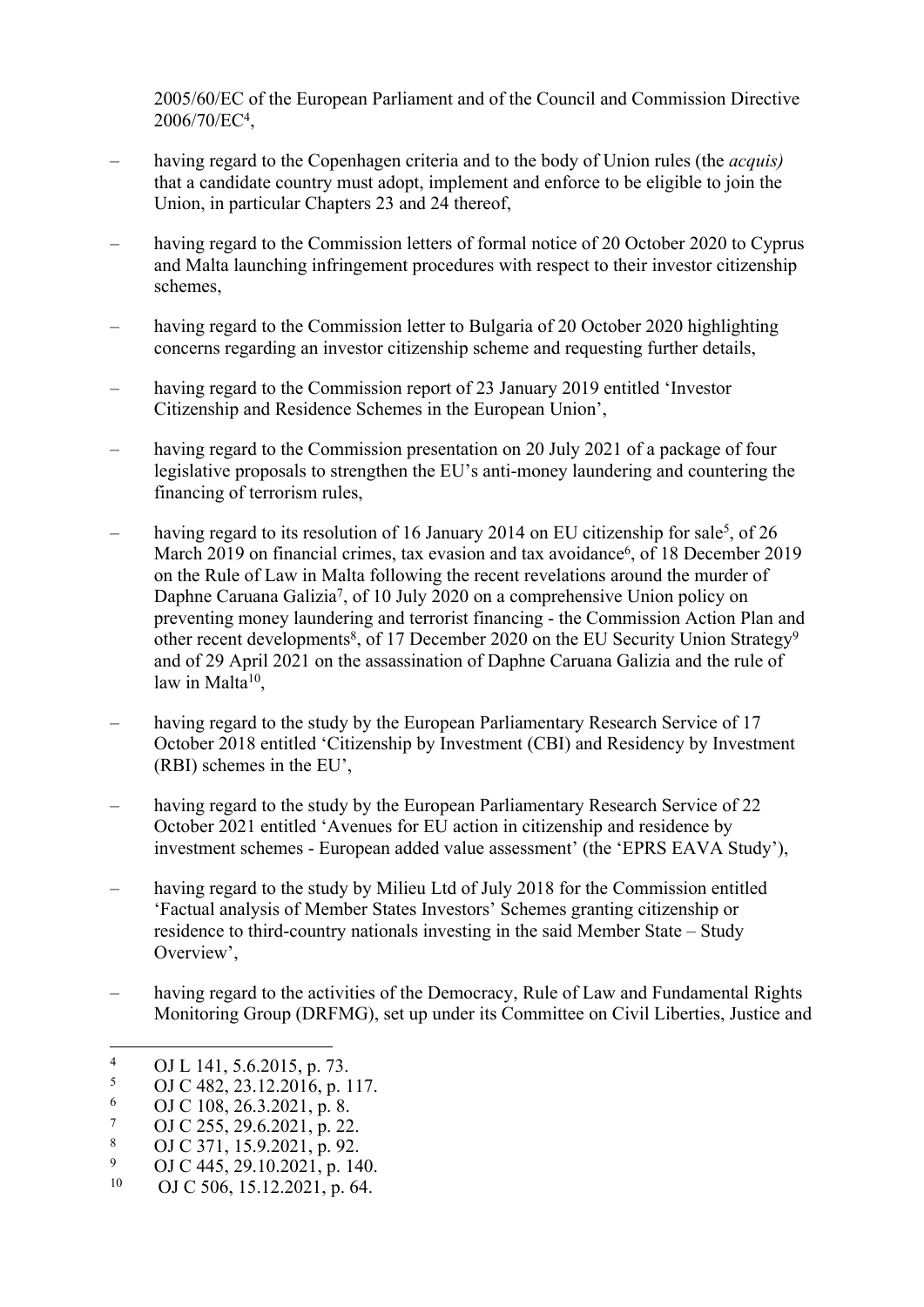Home Affairs, on this matter, in particular its exchanges of views with inter alia the Commission, academics, civil society and journalists on 19 December 2019, 11 September 2020 and 4 December 2020, and its visit to Malta on 19 September 2018,

- having regard to Rules 47 and 54 of its Rules of Procedure,
- having regard to the report of the Committee on Civil Liberties, Justice and Home Affairs (A9-0028/2022),
- A. whereas Commission President von der Leyen, prior to her confirmation by Parliament, pledged in the Political Guidelines for the next European Commission 2019-2024<sup>11</sup> to support a right of initiative for Parliament and committed to respond with a legislative act when Parliament adopts resolutions requesting that the Commission submit legislative proposals;
- B. whereas Commission President von der Leyen in her State of the Union address on 16 September 2020 stated "Be it about the primacy of European law, the freedom of the press, the independence of the judiciary or the sale of golden passports, European values are not for sale.";
- C. whereas several Member States operate citizenship by investment (CBI) and residence by investment (RBI) schemes that confer citizenship or resident status on third-country nationals in exchange for primarily financial considerations in the form of 'passive' capital investments; whereas such CBI/RBI schemes are characterised by having minimal to no physical presence requirements and offering a 'fast track' to citizenship or resident status in a Member State compared to conventional channels; whereas the time used to process applications varies substantially between Member States<sup>12</sup>; whereas the ease of obtaining citizenship or residence through the use of such schemes contrasts dramatically with the obstacles to seeking international protection, legally migrating or seeking naturalisation through conventional channels;
- D. whereas the existence of CBI schemes affects all Member States because a decision by one Member State to grant citizenship for investment automatically confers rights in relation to other Member States, in particular the right to freedom of movement, the right to vote and stand as a candidate in local and European elections, the right to consular protection if unrepresented outside the Union and the rights of access to the internal market to exercise economic activities; whereas CBI and RBI schemes by individual Member States also generate significant externalities on other Member States, such as corruption and money laundering risks; whereas those externalities warrant regulation by the Union;
- E. whereas Union citizenship is a unique and fundamental status that is conferred upon citizens of the Union complementary to national citizenship and represents one of the foremost achievements of Union integration, conferring equal rights to citizens across the Union;

<sup>&</sup>lt;sup>11</sup> 'A Union that strives for more - My agenda for Europe - Political Guidelines for the next European Commission 2019-2024' by candidate for President of the European Commission Ursula von der Leyen, https://ec.europa.eu/info/sites/default/files/politicalguidelines-next-commission\_en\_0.pdf.

<sup>&</sup>lt;sup>12</sup> EPRS EAVA Study, table 9, pp. 28-29.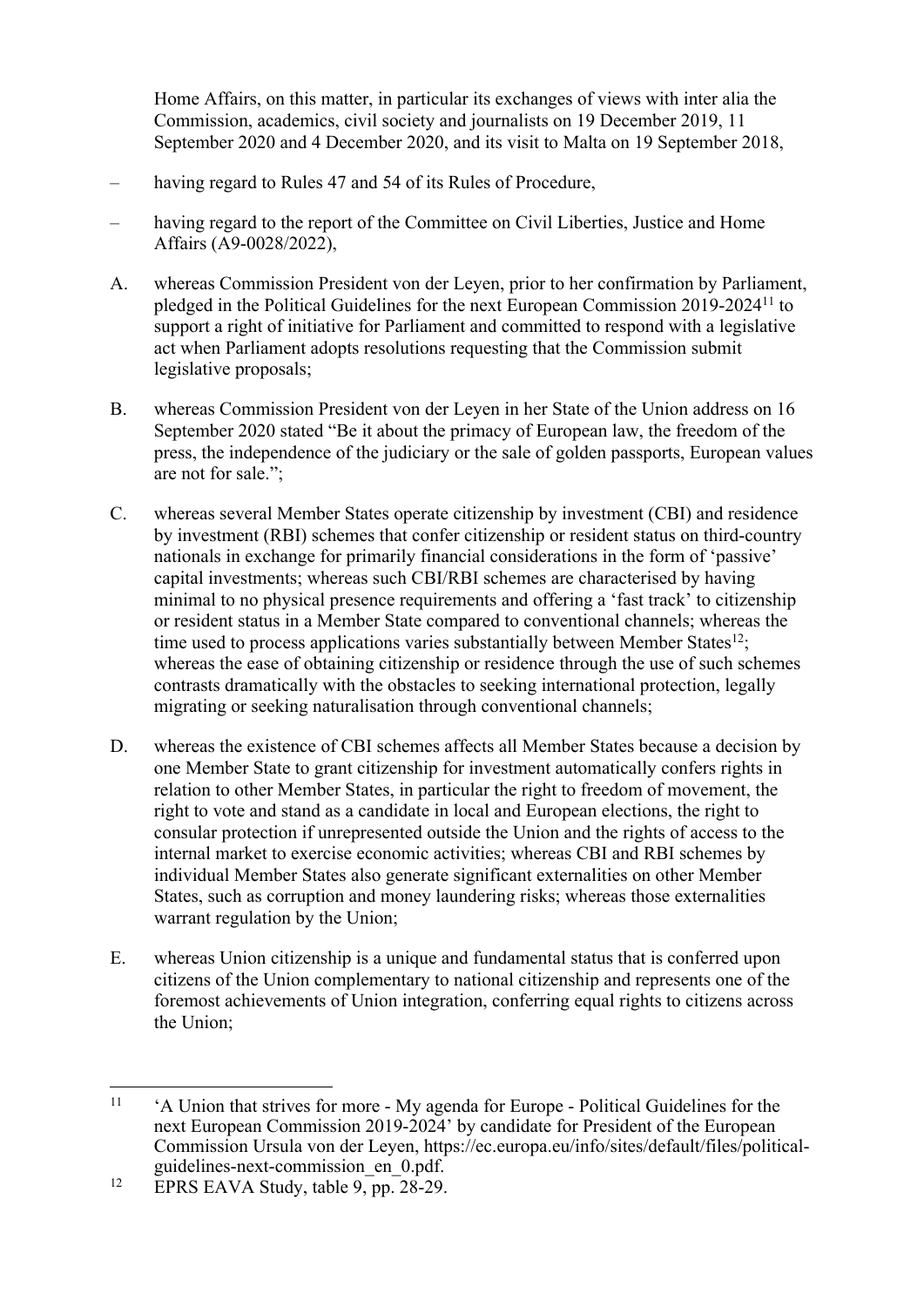- F. whereas conferring national citizenship is the prerogative of the Member States, this prerogative must be exercised in good faith, in a spirit of mutual respect, transparently, in accordance with the principle of sincere cooperation and in full compliance with Union law; whereas the Union has enacted measures to harmonise the pathways for legal migration to the Union and the rights attached to residence, such as the Long-Term Residence Directive;
- G. whereas the operation of CBI schemes lead to the commodification of Union citizenship; whereas the commodification of rights violates Union values, in particular equality; whereas pathways for legal migration to the Union and the rights attached to residence are already covered by Union law, such as in the Long-Term Residence Directive:
- H. whereas Bulgaria, Cyprus and Malta currently have legislation in place enabling CBI schemes to operate; whereas the Bulgarian government has tabled legislation to end its CBI scheme; whereas the Cypriot government announced on 13 October 2020 that it would suspend its CBI scheme; whereas the Cypriot government has announced the completion of the examination of all pending applications for Cypriot citizenship received before November 2020; whereas some other Member States also reward big investors with citizenship, using extraordinary procedures;
- I. whereas Bulgaria, Cyprus, Estonia, Greece, Ireland, Italy, Latvia, Luxembourg, Malta, the Netherlands, Portugal and Spain currently operate RBI schemes with minimum investment levels ranging from EUR 60 000 (Latvia) to EUR 1 250 000 (the Netherlands); whereas attracting investment is a usual method of maintaining the wellfunctioning economies of Member States, but should not pose legal and security risks to Union citizens;
- J. whereas the EPRS EAVA Study estimates that, from 2011 to 2019, 42 180 applications under CBI/RBI schemes were approved and more than 132 000 persons, including family members of applicants from third countries, obtained residence or citizenship in Member States via CBI/RBI schemes with the total investment estimated at EUR 21,4 billion<sup>13</sup>;
- K. whereas applications under CBI/RBI schemes are often processed with aid from commercial intermediaries who might receive a percentage of the application fee; whereas in some Member States commercial intermediaries have played a role in developing and promoting the CBI/RBI schemes;
- L. whereas the Commission has launched infringement procedures against Cyprus and Malta on the grounds that the granting of Union citizenship for pre-determined payments or investments without any link with the Member States concerned undermines the essence of Union citizenship;
- M. whereas CBI and RBI schemes pose risks to different extents, including risks of corruption, money laundering, security threats, tax avoidance, macro-economic imbalances, pressure on the real estate sector, thereby diminishing access to housing, and the erosion of the integrity of the internal market; whereas it is difficult to substantiate the scale of those risks due to limited information and transparency, and those risks are currently not sufficiently managed, resulting in weak vetting and a lack

<sup>13</sup> EPRS EAVA Study.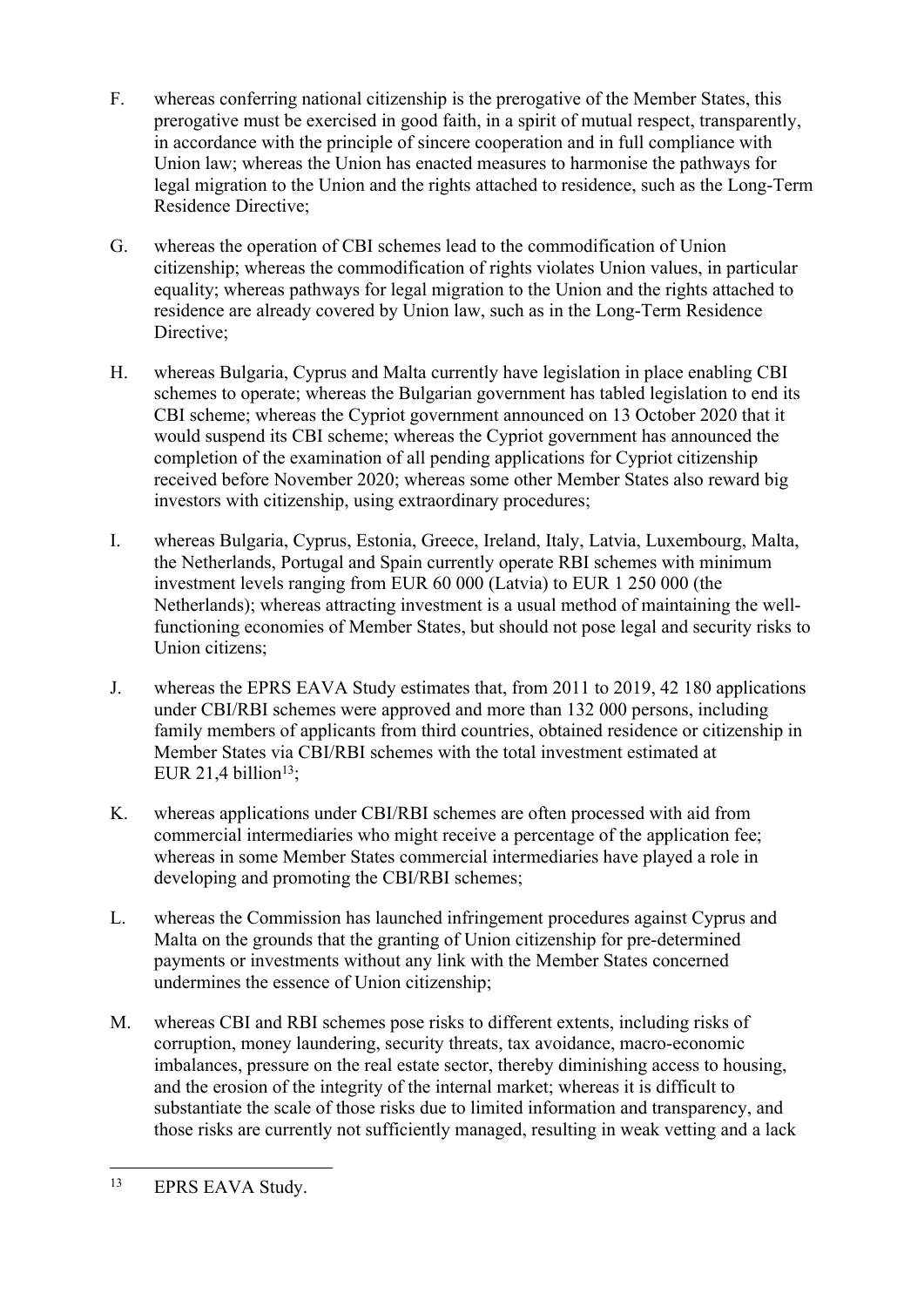of due diligence with respect to applicants under CBI/RBI schemes in Member States; whereas all those risks should be properly assessed and transparency with regard to the implementation and consequences of the schemes should be increased;

- N. whereas research suggests that Member States with CBI/RBI schemes are more prone to risks related to financial secrecy and corruption than other Member States;
- O. whereas existing Union law does not provide for the systematic consultation of the Union large-scale IT systems for background checks on applicants under CBI/RBI schemes; whereas the existing Union and national rules do not require any vetting procedures to be performed before granting citizenship or residency under a CBI/RBI scheme; whereas Member States do not always consult databases, apply thorough procedures or share the results of checks and procedures;
- P. whereas the Organisation for Economic Co-operation and Development (OECD) has issued guidelines on limiting the circumvention of the Common Reporting Standard through the abuse of CBI/RBI schemes<sup>14</sup>;
- Q. whereas the Commission initiative to establish a Group of Experts on Investor Citizenship and Residence Schemes was aimed at Member States' representatives agreeing on a common set of security checks but that group did not propose such a common set of security checks; whereas that group has not met since 2019;
- R. whereas some third countries included in Annex II of Regulation (EU) 2018/1806, whose citizens have visa-free access to the Union, operate CBI schemes with low or no residence requirements and weak security checks, particularly with respect to antimoney laundering legislation; whereas such CBI schemes are advertised as 'golden passports' with the express purpose of facilitating visa-free travel to the Union; whereas some candidate countries operate similar schemes with the added expected benefit of future Union membership;
- S. whereas the beneficiaries of CBI/RBI schemes, once granted their new status of residency or citizenship, immediately start to enjoy freedom of movement<sup>15</sup> within the Schengen area;
- T. whereas the right of third countries to allow their citizens to change their name poses a risk because third-country nationals could acquire citizenship of a third country under a CBI scheme and then change their name and enter the Union under that new name;
- U. whereas on 15 October 2021 the Cypriot authorities announced that they would revoke the citizenship of 39 foreign investors and six members of their families who had become Cypriot citizens under a CBI scheme; whereas just over half of the 6 779 passports issued by Cyprus under that scheme between 2007 and 2020 were issued without having carried out sufficient background checks on the applicants<sup>16</sup>;

<sup>&</sup>lt;sup>14</sup> Preventing abuse of residence by investment schemes to circumvent the CRS, OECD, 19 February 2018, and Corruption Risks Associated with Citizen- and Resident-by-Investment Schemes, OECD, 2019.

<sup>15</sup> Since Bulgaria, Croatia, Cyprus, Ireland and Romania are not Schengen countries, a third country national holding a residence permit issued by any of those Member States does not automatically enjoy freedom of movement within the Schengen area.

<sup>16</sup> https://agenceurope.eu/en/bulletin/article/12814/25.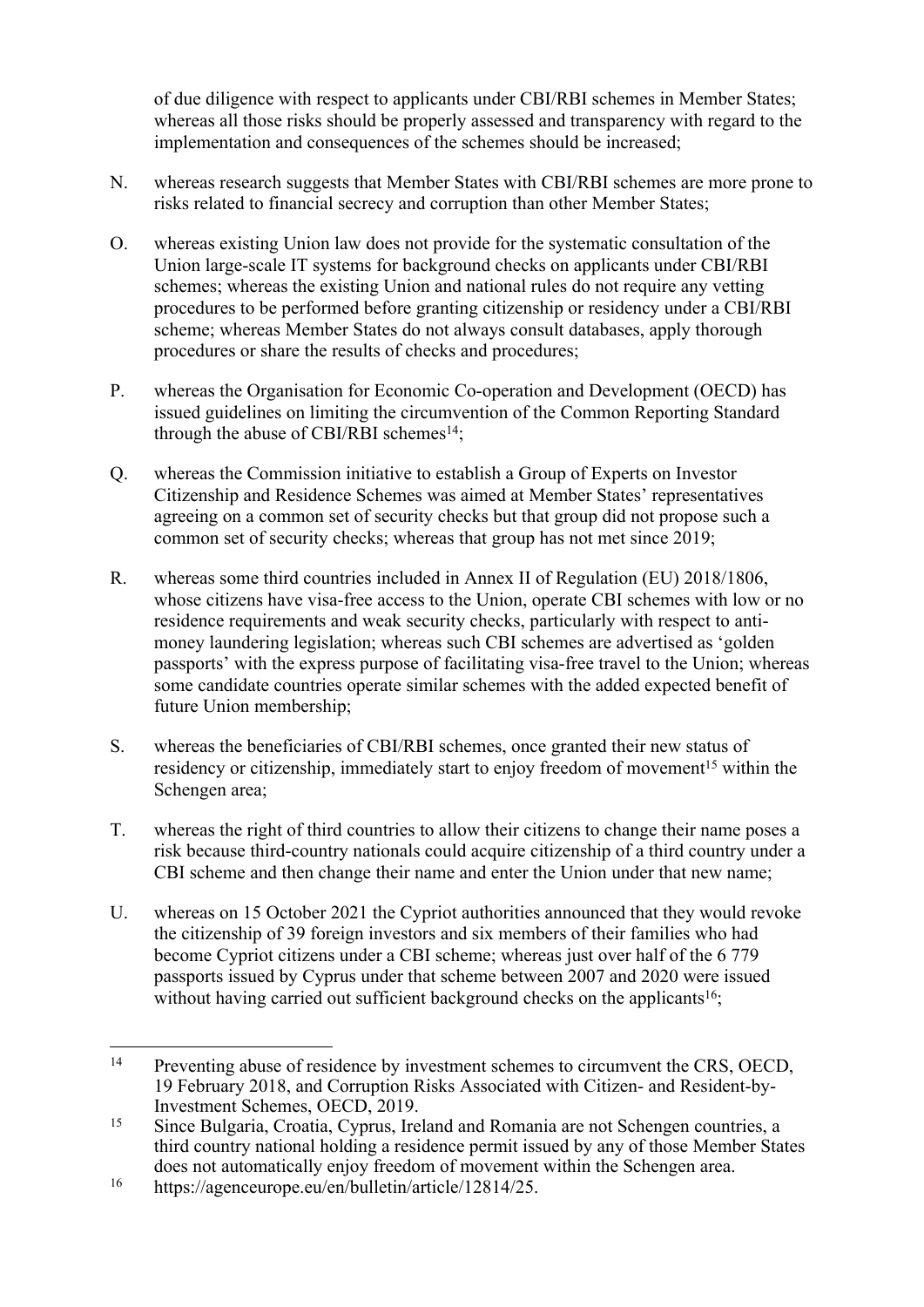- V. whereas in 2019 the Commission concluded that clear statistics on CBI/RBI applications received, accepted and rejected are missing or insufficient;
- W. whereas RBI schemes are highly specific in nature; whereas any changes to Union law introduced for applicants under RBI schemes should target that particular type of residency status and should not adversely affect the rights of applicants for other types of residency statuses, such as students, workers and family members; whereas higher levels of security checks for applicants under RBI schemes should not be applicable to those who apply for residency in the Union under residency schemes already covered by Union law;
- X. whereas the Montenegrin government has not decided to discontinue its CBI scheme, although it had signalled the importance of phasing out that CBI scheme fully and effectively as soon as possible; calls upon the Montenegrin government to do so without delay;
- 1. Considers that schemes granting nationality on the basis of a financial investment (CBI schemes), also known as 'golden passports', are objectionable from an ethical, legal and economic point of view and pose several serious security risks for Union citizens, such as those stemming from money-laundering and corruption; considers that the lack of common standards and harmonised rules governing schemes granting residence on the basis of a financial investment (RBI schemes) may also pose such security risks, affect the free movement of persons within the Schengen area and contribute to undermining the integrity of the Union;
- 2. Recalls its position that CBI/RBI schemes inherently present a number of serious risks and should be phased out by all Member States<sup>17</sup>; reiterates that ever since its resolution of 16 January 2014 on EU citizenship for sale, insufficient action has been taken by the Commission and the Member States to counter those schemes;
- 3. Considers that CBI schemes undermine the essence of Union citizenship, which represents one of the foremost achievements of Union integration, granting a unique and fundamental status to Union citizens and including the right to vote in European and local elections;
- 4. Considers that Union citizenship is not a commodity that can be marketed or sold and has never been conceived as such in the Treaties;
- 5. Acknowledges that regulating the acquisition of nationality is primarily a Member State competence but stresses that that competence needs to be exercised in good faith, in a spirit of mutual respect, transparently, with due diligence and proper scrutiny, in accordance with the principle of sincere cooperation and in full compliance with Union law<sup>18</sup>; considers that where Member States do not act in full compliance with those

<sup>17</sup> Resolutions of the European Parliament of 18 December 2019 on the Rule of Law in Malta following the recent revelations around the murder of Daphne Caruana Galizia, of 10 July 2020 on a comprehensive Union policy on preventing money laundering and terrorist financing - the Commission Action Plan and other recent developments, of 17 December 2020 on the EU Security Union Strategy and of 29 April 2021 on the assassination of Daphne Caruana Galizia and the rule of law in Malta.

<sup>&</sup>lt;sup>18</sup> See the reasoning used in the Commission infringement procedures against Malta and Cyprus with respect to their investor citizenship schemes ([https://ec.europa.eu/](https://ec.europa.eu/commission/presscorner/detail/en/ip_20_1925) [commission/presscorner/detail/en/ip\\_20\\_1925](https://ec.europa.eu/commission/presscorner/detail/en/ip_20_1925)) and the case law of the Court of Justice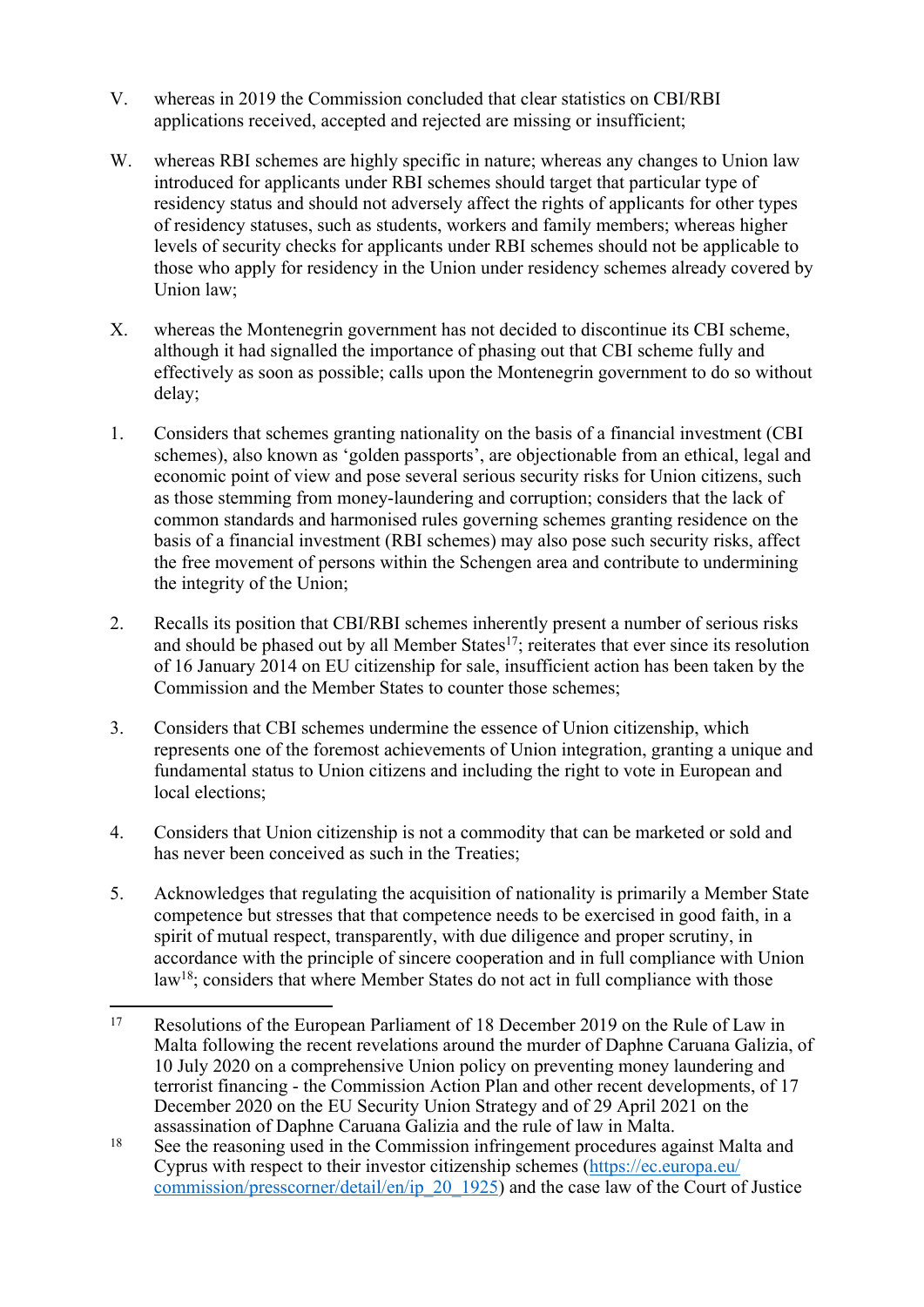standards and principles, a legal ground for Union action arises; considers that a Union competence could arguably also arise on the basis of Article 21(1) of the Treaty on the Functioning of the European Union (TFEU) with respect to certain aspects of Member State nationality law<sup>19</sup>;

- 6. Believes that the advantageous conditions and fast-track procedures set for investors under CBI/RBI schemes, when compared to the conditions and procedures for other third-country nationals wishing to obtain international protection, residence or citizenship, are discriminatory, lack fairness and risk undermining the consistency of the Union asylum and migration *acquis*;
- 7. Considers that CBI schemes need to be distinguished from RBI schemes because of the difference in the severity of the risks they pose and, hence, necessitate tailored Union legislative and policy approaches; acknowledges the link between RBI schemes and citizenship because acquired residence may ease access to citizenship;
- 8. Notes that three Member States have legislation in place enabling CBI schemes, namely Bulgaria (although a legislative proposal has been tabled by the Bulgarian government to end its CBI scheme), Cyprus and Malta, and that 12 Member States have RBI schemes, all with diverging amounts and options of investment and with diverging standards of checks and procedures; regrets that that divergence could trigger a competition for applicants among Member States and risks creating a race to the bottom in terms of lowering vetting standards and decreasing due diligence to increase the uptake of the schemes<sup>20</sup>;
- 9. Considers that the role of intermediaries in developing and promoting CBI/RBI schemes, as well as in preparing individual applications, often in the absence of transparency or accountability, represents a conflict of interest prone to abuse, and that a strict and binding regulation of such intermediaries, beyond mere self-regulation and codes of conduct is therefore required; asks for the cessation of the services of intermediaries in the case of CBI schemes;
- 10. Deplores the lack of comprehensive security checks, vetting procedures and due diligence in Member States that have CBI/RBI schemes in place; notes that Member States do not always consult the available Union databases or exchange information on the outcome of such checks and procedures, allowing for successive applications for CBI/RBI schemes across the Union; calls on the Member States to do so; considers that Member States' authorities must have in place adequate processes for vetting CBI/RBI applicants as granting residency and citizenship rights is the responsibility of the State, and Member States' authorities must not rely on background checks and due diligence

of the European Union: Judgment of the Court of 7 July 1992, *Mario Vicente Micheletti and others v Delegación del Gobierno en Cantabria*, C-369/90, ECLI:EU:C:1992:295; Judgment of the Court of 11 November 1999, *Belgian State v Fatna Mesbah*, C-179/98, ECLI:EU:C:1999:549; Judgment of the Court of 20 February 2001, *The Queen v Secretary of State for the Home Department, ex parte: Manjit Kaur*, C-192/99, ECLI:EU:C:2001:106; Judgment of the Court of 2 March 2010, *Janko Rottman v Freistaat Bayern*, C-135/08, ECLI:EU:C:2010:104; and Judgment of the Court of 12 March 2019, *M.G. Tjebbes and Others v Minister van Buitenlandse Zaken*, C-221/17, ECLI:EU:C:2019:189.

<sup>&</sup>lt;sup>19</sup> EPRS EAVA Study, pp. 43-44.<br><sup>20</sup> EPRS EAVA Study, p. 57: Prev

EPRS EAVA Study, p. 57; Preventing abuse of residence by investment schemes to circumvent the CRS, OECD, 19 February 2018.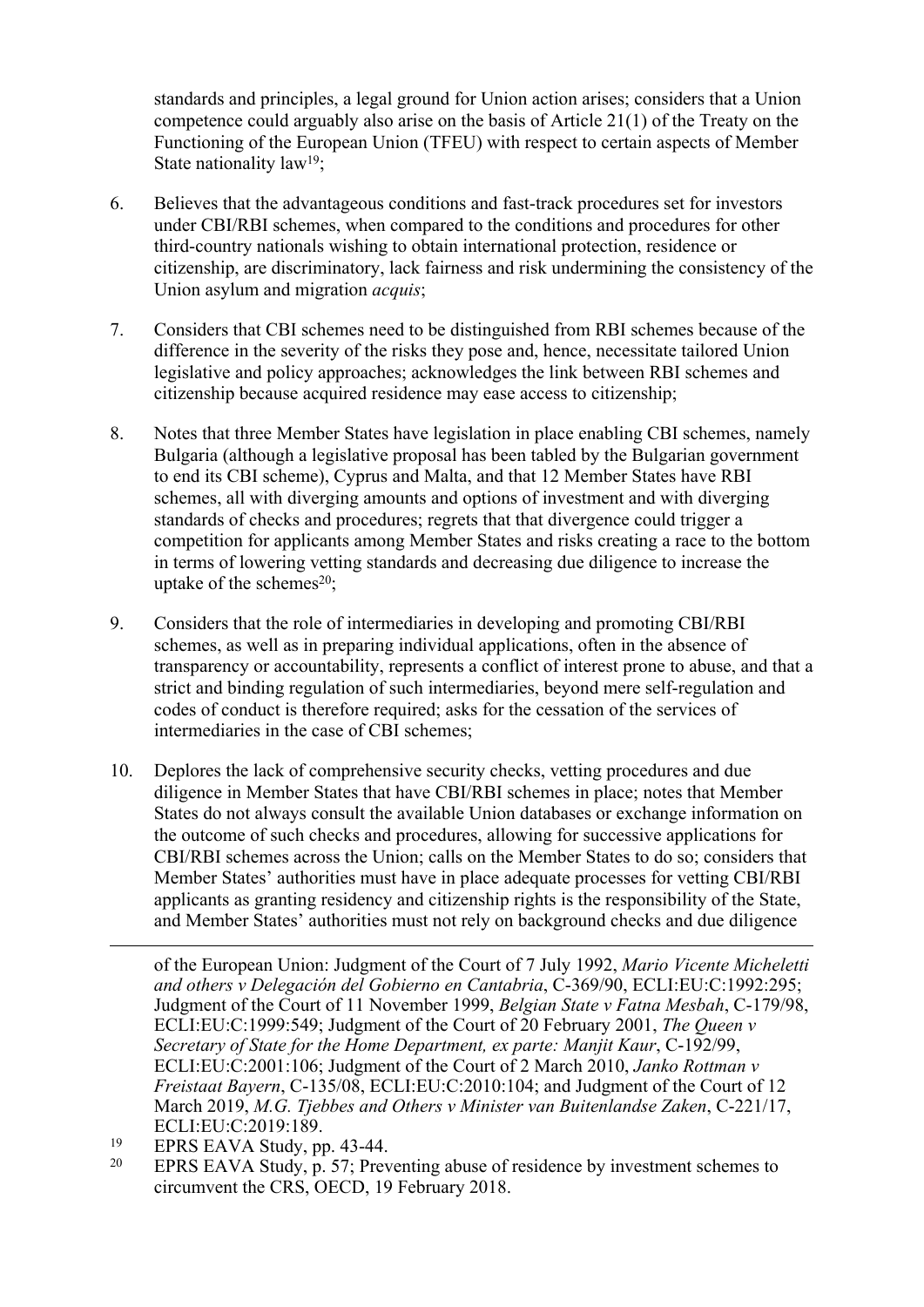procedures carried out by intermediaries and other non-state actors, although Member States may use relevant information from independent non-state actors; expresses concern regarding some Member States where applications for citizenship were reported to be accepted even where the applicants did not meet the security requirements;

- 11. Regrets that the Group of Experts on Investor Citizenship and Residence Schemes, composed of Member State representatives, has not agreed on a common set of security checks as it was mandated to do by the end of 2019; finds that that failure to agree on a common set of security checks shows the limits of adopting an intergovernmental approach as regards the matter and underlines the need for Union action;
- 12. Deplores the fact that residency requirements to qualify under the RBI/CBI schemes of Member States do not always include continuous and effective physical presence and are difficult to monitor, thereby potentially attracting bad faith applicants who purchase national citizenship purely for the access it grants to the Union territory and its internal market without any attachment to the Member State in question;
- 13. Calls on the Member States to effectively enforce the necessary physical residence for third-country nationals wishing to obtain long-term residence status under the Long-Term Residence Directive without the five years of continuous and legal residence that is a requirement under that Directive;
- 14. Welcomes the infringement procedures launched in October 2020 by the Commission against Cyprus and Malta concerning their CBI schemes; calls on the Commission to advance those procedures, as they could further clarify how CBI schemes may be tackled in addition to the legislative action proposed here, and to initiate further infringement procedures against Member States for RBI schemes, where justified; calls on the Commission to carefully monitor, report and take action on all CBI/RBI schemes across the Union;
- 15. Considers that Union anti-money laundering law is a crucial element in countering the risks posed by CBI/RBI schemes; welcomes the fact that the Commission's package of legislative proposals of 20 July 2021 on anti-money laundering and on countering the financing of terrorism addresses RBI schemes, most notably by promoting the inclusion of intermediaries on the list of obliged entities; considers, however, that gaps will still remain, such as the fact that public entities that process CBI/RBI applications will not be included on the list of obliged entities;
- 16. Notes that applications under CBI/RBI schemes are particularly difficult to monitor and assess where they concern joint applications that include different family members; notes that under certain national RBI schemes residency rights may be granted based on family, personal or other ties to the main applicants; notes that family reunification rights under the Family Reunification Directive apply after obtaining residency status in a Member State, thus allowing family members to enter the Union without further specific checks normally required under RBI schemes;
- 17. Notes that a risk stems from third countries that have CBI schemes and that benefit from visa-free travel to the Union<sup>21</sup> because third-country nationals can purchase citizenship of those third countries with the sole purpose of being able to enter the Union without

<sup>21</sup> Antigua and Barbuda, Dominica, Grenada, Saint Kitts and Nevis and Saint Lucia.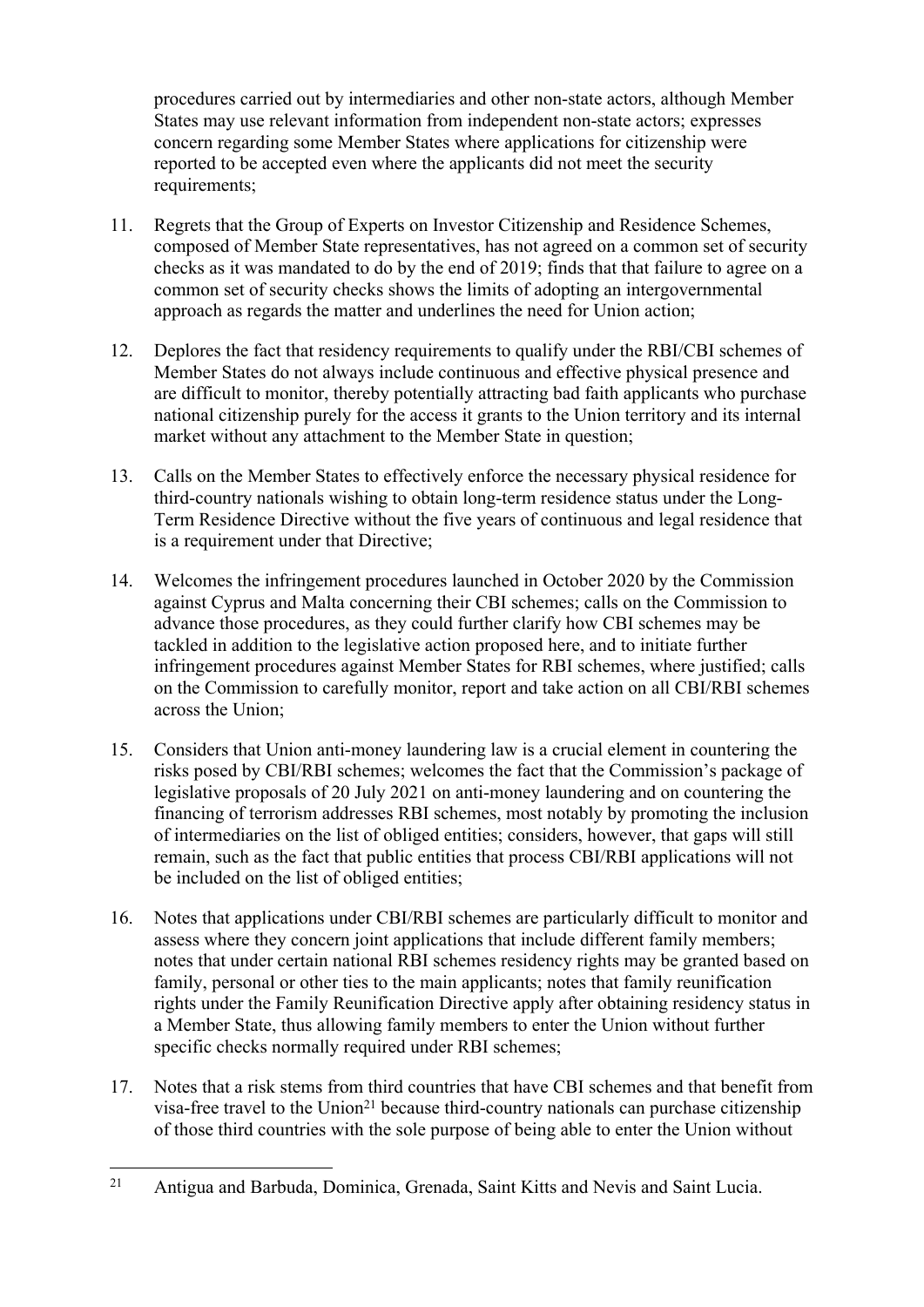any additional screening; stresses that risks are exacerbated for Union candidate countries that have CBI/RBI schemes<sup>22</sup> because the expected benefits of future Union membership and visa-free travel within the Union area may be a factor;

- 18. Considers that, in light of the particular risks posed by CBI schemes and their inherent incompatibility with the principle of sincere cooperation, as acknowledged by the Commission's ongoing infringement procedures against two Member States, CBI schemes should be phased out fully across the Member States and requests that the Commission submit, before the end of its current mandate, a proposal for an act to that end that could be based on Article 21(2), Article 79(2), Article 114 or Article 352 TFEU;
- 19. Considers that the phasing out of CBI schemes will require a transitional period and believes that, as CBI/RBI schemes constitute free-riding and produce severe consequences for the Union and the Member States, a financial contribution to the Union budget is warranted for both CBI schemes and RBI schemes, for CBI schemes until they are completely phased out, as a concrete expression of solidarity following from, inter alia, Article 80 TFEU; requests, therefore, that the Commission in 2022, on the basis of Article 311 TFEU, submit a proposal for the establishment of a new category of the Union's own resources, consisting of a 'CBI & RBI Adjustment Mechanism' that would place a levy of a meaningful percentage on the investments made in Member States as part of CBI/RBI schemes, reasonably estimated on the basis of all negative externalities for the Union as a whole identified with respect to the schemes;
- 20. Considers that the contribution of CBI/RBI schemes to the Member States' real economy is limited in terms of job creation, innovation and growth and that considerable amounts of investment are made directly into the real estate market or into funds; considers that the large investments associated with CBI/RBI schemes could impact financial stability, particularly in small Member States where inflows could represent a large share of GDP or foreign investment<sup>23</sup>; requests that the Commission submit, in 2022, on the basis of Article 79(2) and Articles 80, 82, 87 and 114 TFEU, a proposal for an act that would include Union-level rules on investments under RBI schemes in order to strengthen their added value to the real economy and provide links to the priorities for the economic recovery of the Union;
- 21. Requests that the Commission submit, before the end of its current mandate, a proposal for a regulation, possibly complemented by other legislative measures where needed, which could be based on Article 79(2) and Articles 80, 82, 87 and 114 TFEU, that would comprehensively regulate various aspects of RBI schemes with the aim of harmonising standards and procedures and strengthening the fight against organised crime, money laundering, corruption and tax evasion, covering, inter alia, the following elements:
	- (a) increased due diligence and rigorous background checks of the applicants and, where necessary, their family members, including the sources of their funds, mandatory checks against the Union large-scale justice and home affairs IT systems and vetting procedures in third countries;

<sup>&</sup>lt;sup>22</sup> Serbia, Albania, Turkey, Montenegro and North Macedonia.<br><sup>23</sup> EPRS EAVA Study pp. 36.30

EPRS EAVA Study, pp. 36-39.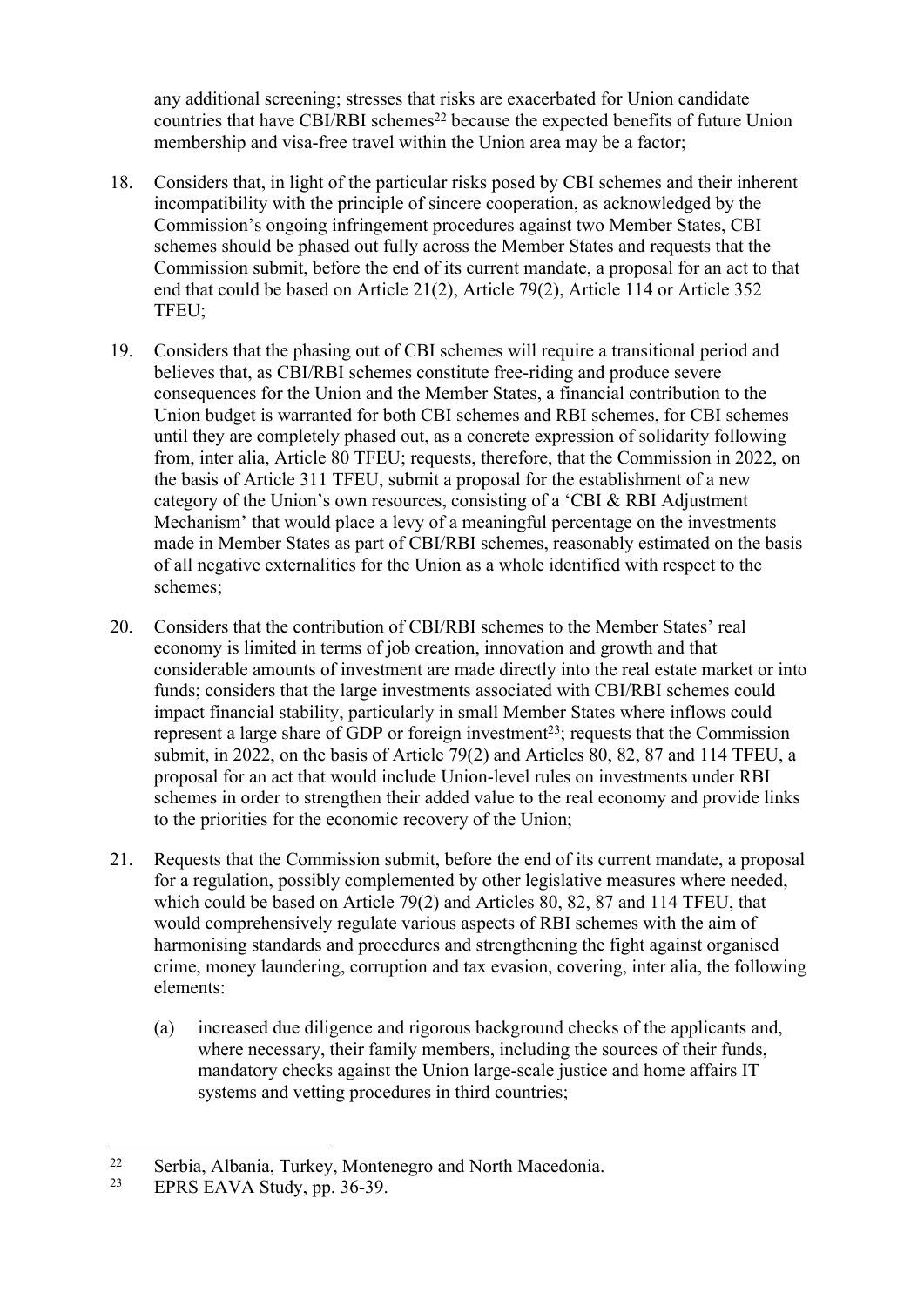- (b) the regulation, proper certification and scrutiny of intermediaries as well as limitation of their activities and, in the case of CBI schemes, the cessation of their services;
- (c) harmonised rules and obligations on Member States to report to the Commission regarding their RBI schemes and applications thereunder;
- (d) minimum physical residence requirements and minimum active involvement in the investment, quality of investment, added value and contribution to the economy as conditions for acquiring residence under RBI schemes;
- (e) a monitoring mechanism for the *ex post* control of successful applicants' continued compliance with the legal requirements of RBI schemes;
- 22. Requests the Commission to ensure and uphold the high regulatory standards for both CBI and RBI schemes in case a comprehensive regulation would apply to RBI schemes before the complete phase-out of CBI schemes;
- 23. Welcomes the commitment announced by the Member States to take measures to limit the sale of citizenship to Russians connected to the Russian government; calls upon all Member States to stop operating their CBI and RBI schemes for all Russian applicants with immediate effect; urges Member States to reassess all approved applications from Russian nationals over the past few years, exploiting all possibilities under national and Union law to ensure that no Russian individual with financial, business or other links to the Putin regime retains his or her citizenship and residency rights or that such individuals are temporarily blocked from exercising those rights; calls on the Commission to verify such reassessments carried out by Member States and to urgently present a legislative proposal to completely ban CBI schemes and to ban RBI schemes for Russian nationals subject to targeted measures;
- 24. Requests that the Commission include in its proposal targeted revisions of existing Union legal acts that could help to dissuade Member States from establishing harmful RBI schemes by strengthening legal acts in the field of anti-money laundering and by strengthening relevant provisions in the Long-Term Residence Directive;
- 25. Requests that the Commission exert as much pressure as possible to ensure that third countries that have CBI/RBI schemes in place and that benefit from visa free travel under Annex II to Regulation (EU) 2018/1806 abolish their CBI schemes and reform their RBI schemes to bring them in line with Union law and standards, and that the Commission submit in 2022, on the basis of Article 77(2), point (a), TFEU, a proposal for an act that would amend Regulation (EU) 2018/1806 in that regard; notes that under the revised Union enlargement methodology, issues linked to CBI/RBI schemes are considered to be complex and are dealt with across various negotiating clusters and chapters; underlines the importance of gradual and diligent alignment to Union law of such schemes by candidate and potential candidate countries; proposes that cessation of CBI schemes and regulation of RBI schemes be included in the accession criteria;
- 26. Reminds the Commission President of her commitment to Parliament's right of initiative and of her pledge to follow Parliament's own-initiative legislative reports up with a legislative act, in line with principles of Union law, contained in the Political Guidelines for the next European Commission 2019-2024; expects, therefore, the Commission to follow this resolution up with concrete legislative proposals;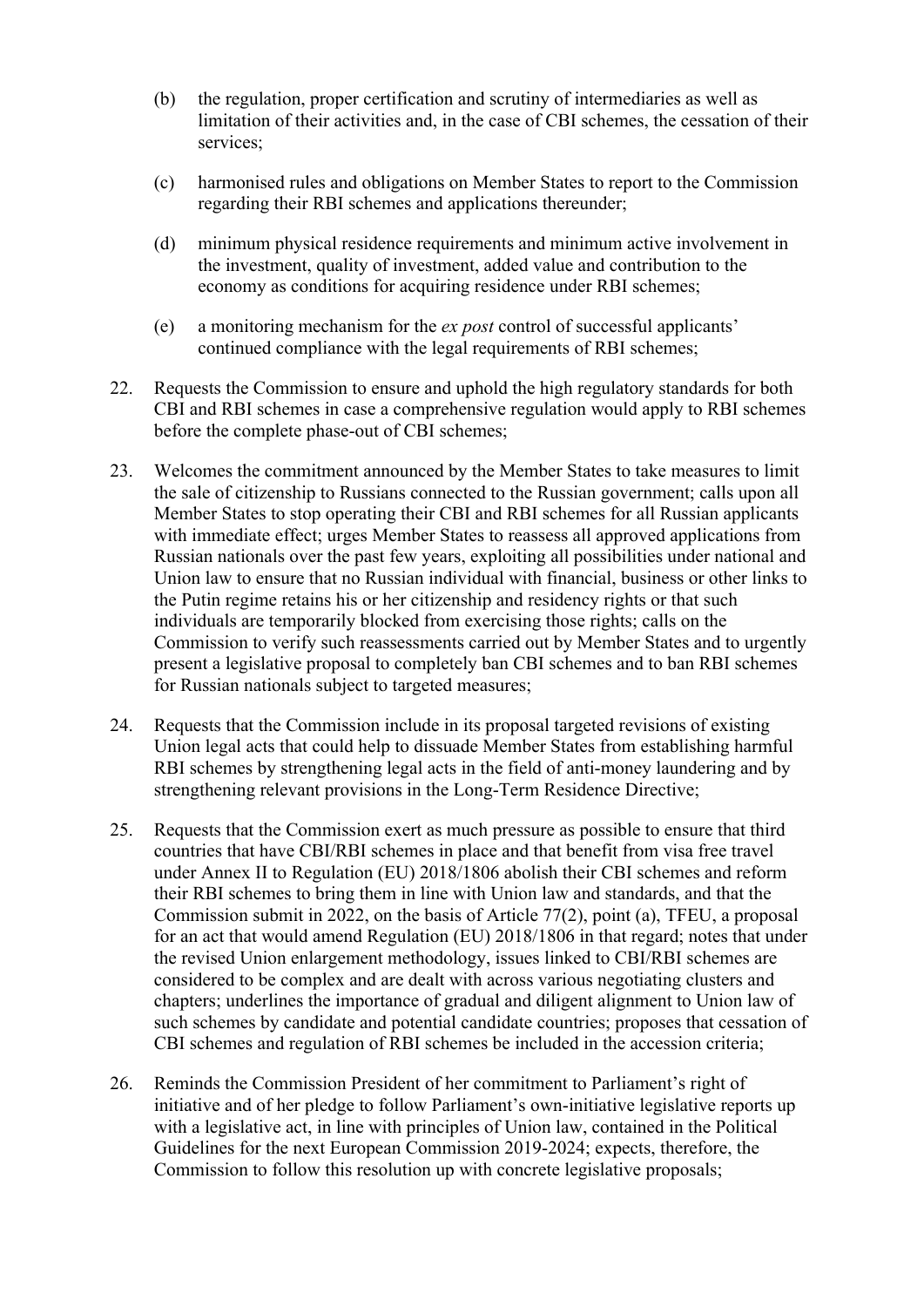27. Instructs its President to forward this resolution and the accompanying proposals to the Commission and the Council.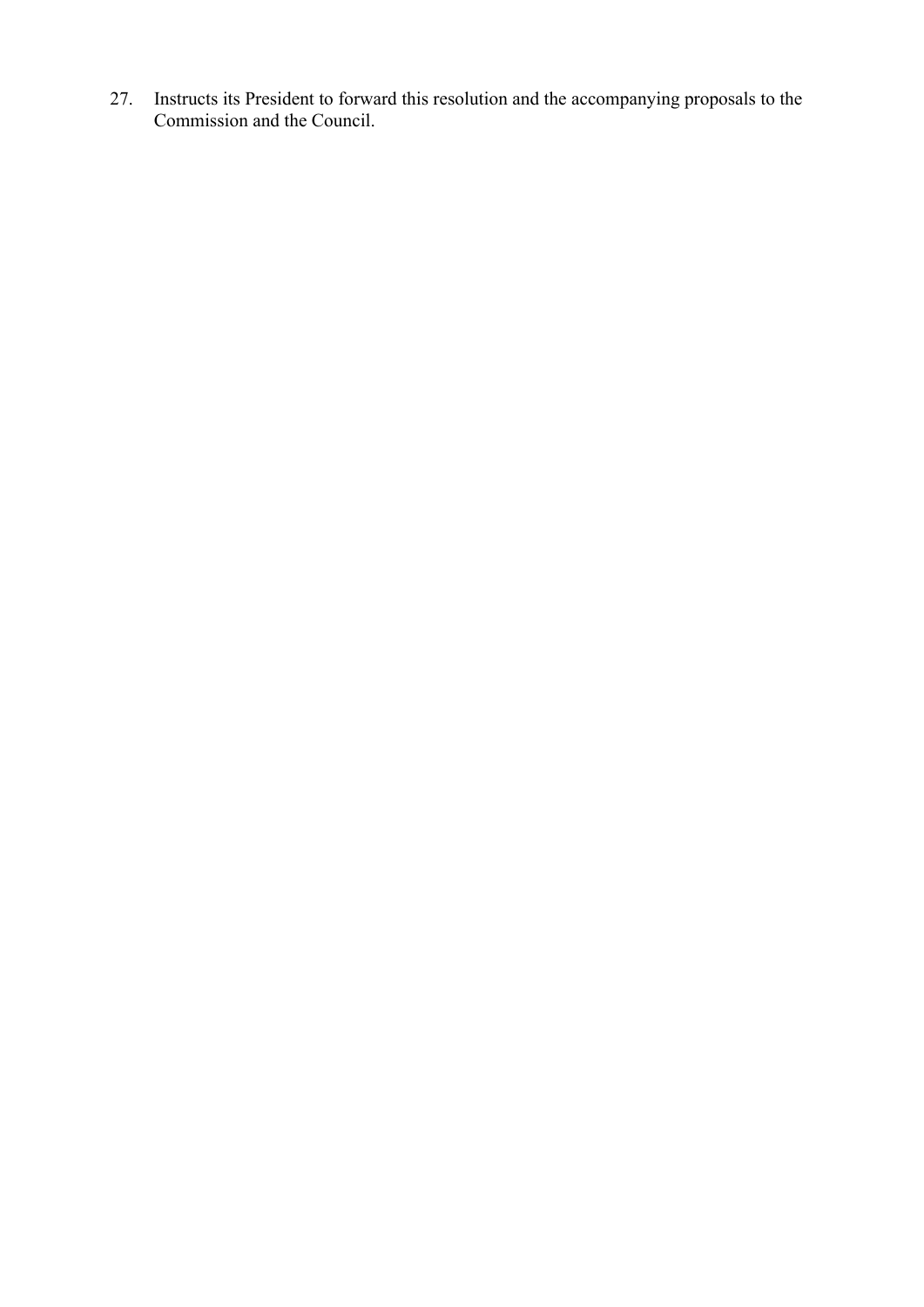#### **ANNEX TO THE RESOLUTION: PROPOSALS FOR A COMPREHENSIVE LEGISLATIVE PACKAGE**

#### *Proposal 1: a Union-wide gradual phasing out of CBI schemes by 2025*

- A Union-wide notification system, with measurable targets, strictly applicable to the existing programmes only and thus not allowing for new programmes to be legitimised by this system, for the maximum number of citizenships to be granted under CBI schemes across the Member States should be established with the number to be gradually lowered each year, reaching zero in 2025, thereby leading to the complete phasing out of CBI schemes. Such a gradual phasing out will allow the Member States that maintains CBI schemes to find alternative means of attracting investment and sustain their public finances. Such a phasing out is in line with the previous position of Parliament expressed in several resolutions and is necessary in light of the profound challenge that CBI schemes pose to the principle of sincere cooperation under the Treaties (Article 4(3) TEU).
- This proposal could be based on Article  $21(2)$ , Article 79(2) and, because CBI schemes affect the internal market, Article 114 TFEU.

#### *Proposal 2: a comprehensive regulation covering all RBI schemes in the Union*

- To address the specificities and widespread occurrence of RBI schemes across the Member States, a dedicated Union legal framework in the form of a regulation is necessary. Such a regulation will ensure Union harmonisation, limit the risks posed by RBI schemes and make RBI schemes subject to Union monitoring, thereby enhancing transparency and governance. It is also a means to discourage Member States from establishing harmful RBI schemes.
- The regulation should contain Union-level standards and procedures for increased due diligence and rigorous background checks for applicants and for the source of their wealth. In particular, all applicants should be structurally crosschecked against all relevant national, Union and international databases by the Member State authorities while respecting fundamental rights standards. There should be an independent verification of documents submitted, a full background check of all police records and involvement in previous and current civil and criminal litigation, in-person interviews with the applicants and a thorough verification of how the applicant's wealth was accumulated and is related to the reported income. The procedure should allow sufficient time for the proper due diligence process and should foresee the possibility to annul positive decisions retroactively in cases of substantiated misrepresentation or fraud.
- The practice of joint applications, where a main applicant and family members can be part of the same application, should be prohibited: only individual applications subject to individual and rigorous checks should be allowed, while taking into account the links between applicants. Rigorous checks should also apply when residency rights can be pursued by family members of successful applicants under family reunification rules or other similar provisions.
- An important element of the regulation, possibly complemented by other legislative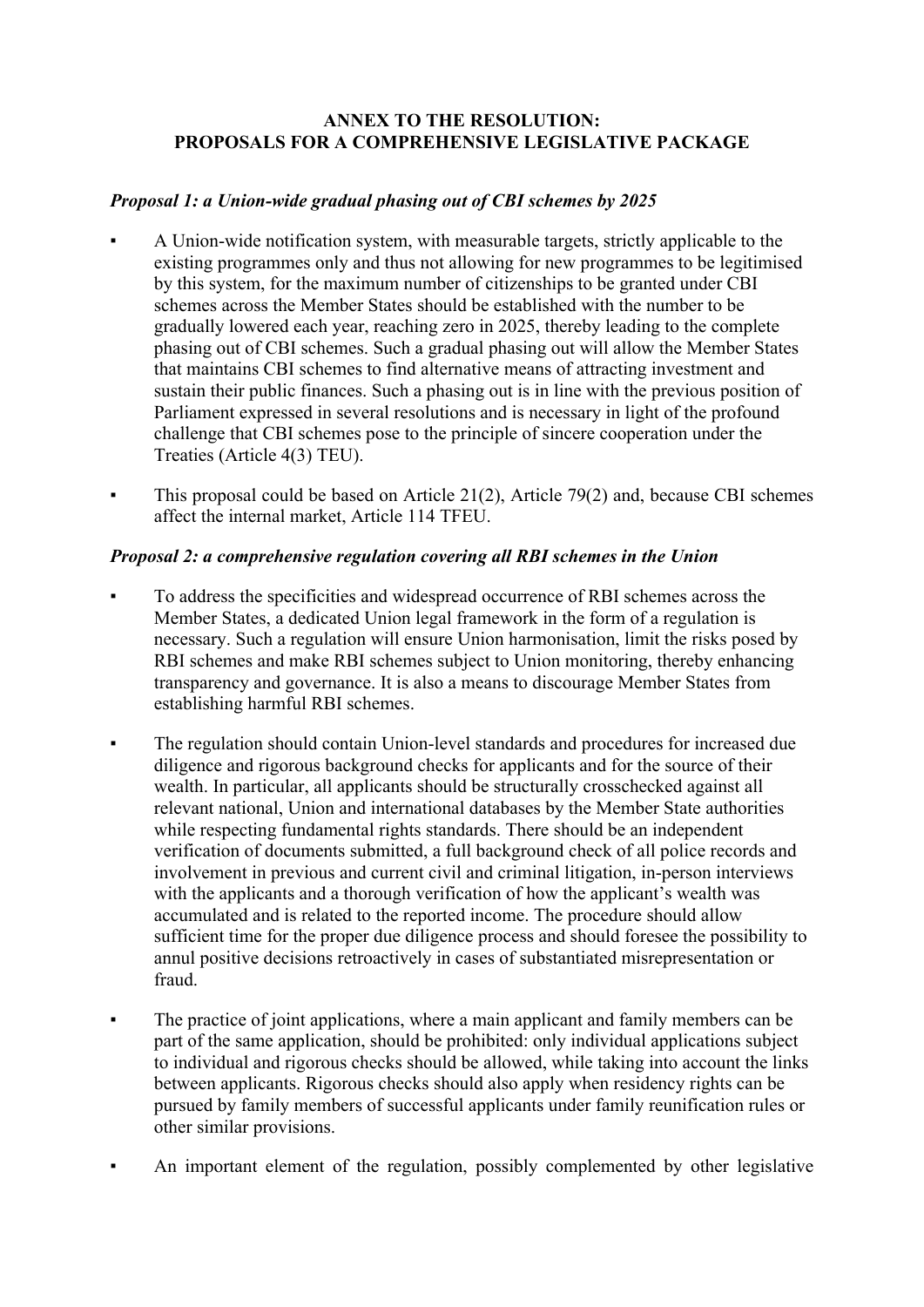measures, where needed, should be the regulation of intermediaries. The following should be included:

- (a) a Union-level licensing procedure for intermediaries containing a thorough procedure with due diligence and auditing of the intermediary company, its owners and its related companies. The license should be subject to renewal every second year and be featured in a public Union register for intermediaries. Where intermediaries are involved in applications, Member States should be allowed to process such applications only where prepared by Union-licensed intermediaries. Applications for licensing should be made to the Commission, to be supported by the relevant Union bodies, offices and agencies in carrying out the checks and procedure;
- (b) specific rules for the activities of intermediaries. Those rules should include detailed rules concerning the background checks, due diligence and security checks that the intermediaries are to carry out on applicants.
- (c) a Union-wide prohibition on marketing practices for RBI schemes that use the Union flag or any other Union-related symbols on any materials, website or documents or that associate the RBI schemes to any benefits linked to the Treaties and the *acquis*;
- (d) clear rules on transparency of intermediaries and their ownership;
- (e) anti-corruption measures and best due diligence practices to be adopted within the intermediary, including on appropriate staff remuneration, the two-person rule (that every step is checked by at least two persons) and provisions for a second opinion when preparing applications and carrying out checks on applications, and a rotation of staff members across the countries of origin of applicants under RBI schemes;
- (f) a prohibition on combining the consultation of governments on the establishment and maintenance of RBI schemes with involvement in the preparation of applications. Such a combination creates a conflict of interest and provides the wrong incentives. Furthermore, intermediaries should not be allowed themselves to implement RBI schemes for Member State authorities but should only be allowed to act as intermediaries in individual applications and only when being approached by individual applicants. General public affairs activities of intermediaries should be organisationally separated from their other activities and should comply with all legal requirements and codes of conduct at Union and national level regarding transparency;
- (g) a monitoring, investigations and sanctions framework to ensure that intermediaries comply with the regulation. The relevant law enforcement authorities should be able to conduct undercover investigations, including by posing as potential applicants. Sanctions should include dissuasive fines and should, where infringements are established twice, lead to the revocation of the Union license to operate.
- A duty for Member States to report to the Commission regarding their RBI schemes should be introduced. The Member States should submit detailed annual reports to the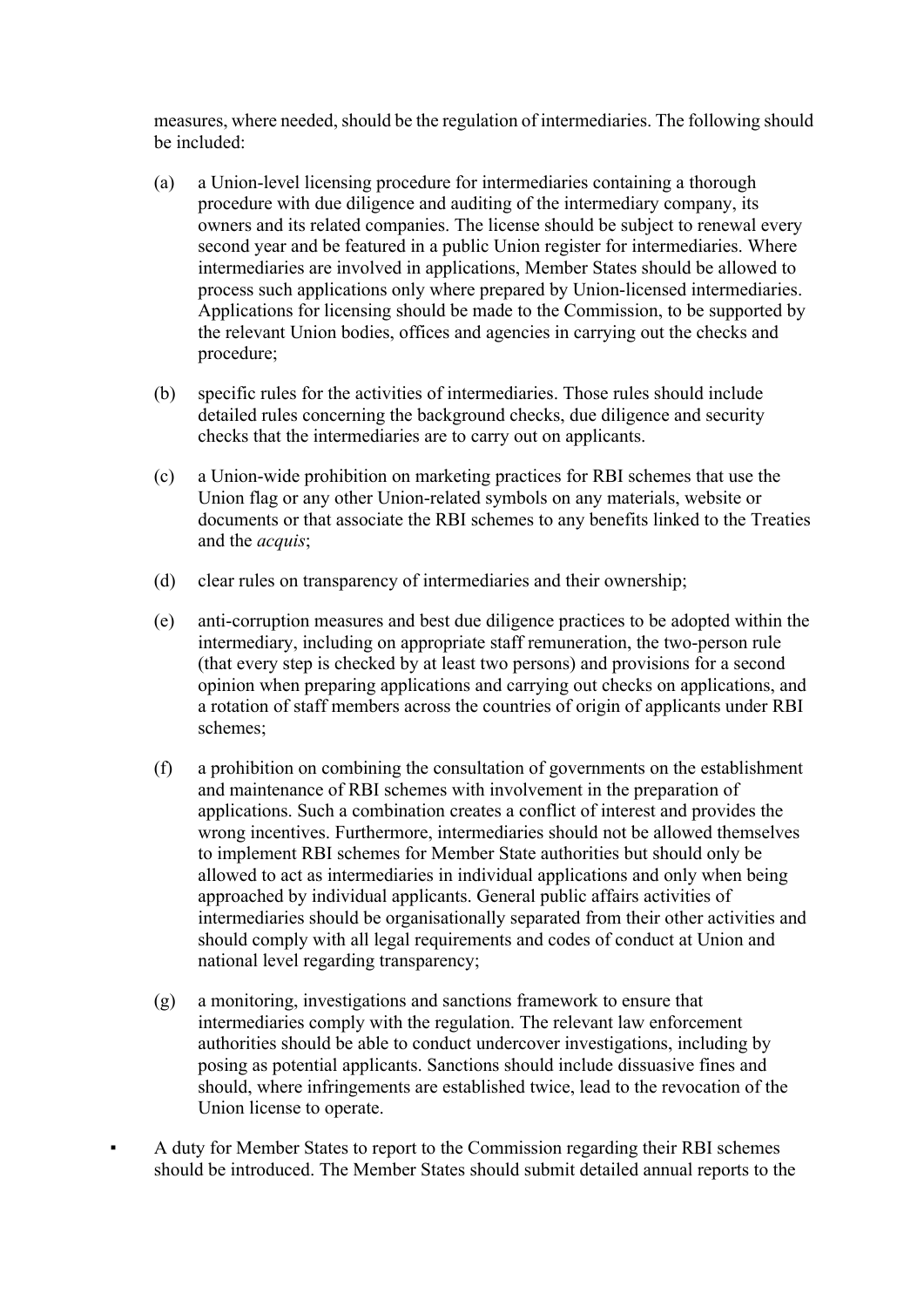Commission on the overall institutional and governance elements of their schemes, as well as on the monitoring mechanisms in place. They should also report on individual applications, including on rejections and approvals of applications, and the reasons for approvals or for rejections, such as non-compliance with anti-money laundering provisions. Statistics should include a breakdown of the applicants by the country of origin and information on family members and dependents who have gained rights via an applicant under a RBI scheme. The Commission should publish those annual reports, where needed redacted in line with data protection regulations and the Charter of Fundamental Rights of the European Union, and should publish alongside those annual reports its assessment of them.

- A system, managed at Union level, for prior notification to and consultation with all other Member States and the Commission, prior to granting residence under an RBI scheme, should be set up. If Member States do not object within 20 days, that should mean that they have no objection to the granting of residence<sup>1</sup>. That would allow all Member States to detect double or subsequent applications and to conduct checks in national databases. Within those 20 days, the Commission should also carry out, in cooperation with the relevant Union bodies, offices and agencies (including through their liaison officers in third countries), Union-level final checks of applications against the relevant Union and international databases and further security and background checks. On that basis, the Commission should issue an opinion to the Member State. The competence to grant residence or not under RBI schemes should remain with the Member States. The Commission should provide any relevant information to help highlight where the same individuals have made several unsuccessful applications.
- Member States should be required to effectively check physical residence, including by using the option of establishing minimum physical presence requirements, on their territory and to keep a record of it, which the Commission and Union agencies can consult. That should include at least biannual in-person reporting appointments and onsite visits to the domicile of the individuals concerned.
- To combat tax avoidance, specific Union measures to prevent and tackle the circumvention of the Common Reporting Standard through RBI schemes, in particular the enhanced exchange of information between tax authorities and Financial Intelligence Units (FIUs), should be introduced<sup>2</sup>.
- Rules on the types of investments required under RBI schemes should be introduced. A significant majority of the required investment should consist of productive investments in the real economy, in line with the priority areas of the green and digital economic activity. Investment in real estate, in investment funds or trust funds or in government bonds or as payments directly into the Member State budget should be limited to a minor part of the invested amount. Furthermore, any payments directly into the Member State budget should be limited so as not to create budgetary dependence on this source,

<sup>1</sup> Similar to the system set out in Article 22 of Regulation (EC) No 810/2009 of the European Parliament and of the Council of 13 July 2009 establishing a Community Code on Visas (Visa Code) (OJ L 243, 15.9.2009, p. 1).

<sup>2</sup> See Preventing abuse of residence by investment schemes to circumvent the CRS, OECD, 19 February 2018; Council Directive 2014/107/EU of 9 December 2014 amending Directive 2011/16/EU as regards mandatory automatic exchange of information in the field of taxation (OJ L 359, 16.12.2014, p. 1).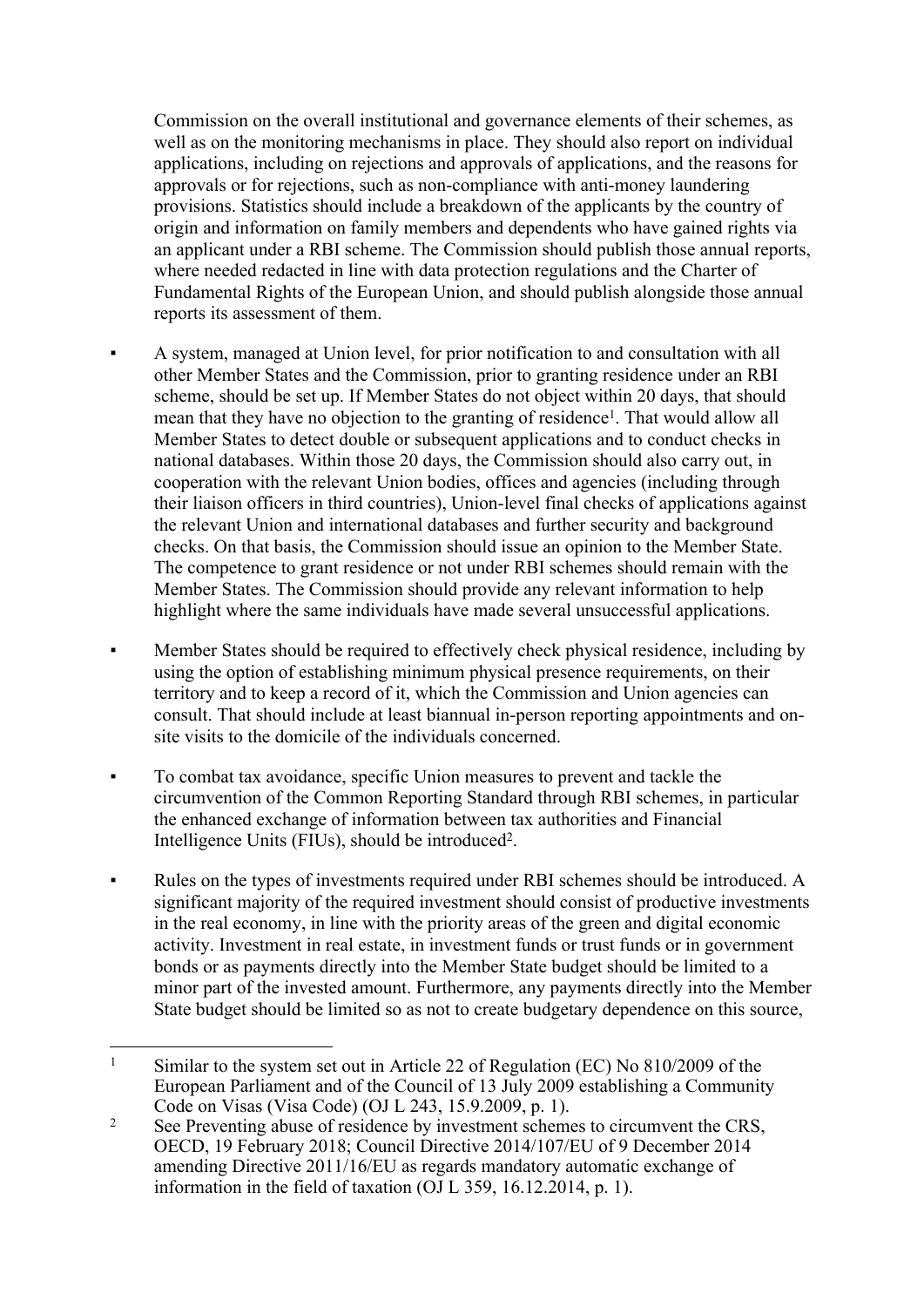and the Commission should request Member States to assess such payments in the context of the European Semester.

- **•** The regulation could be based on Article 79(2) and Articles 80, 82, 87 and, because RBI schemes affect the internal market, 114 TFEU.
- In case a regulation or any other legislative act concerning RBI schemes comes into force before the complete phase-out of CBI schemes, all rules applicable to RBI schemes should apply to CBI schemes as well in order to avoid less strict controls for CBI schemes than for RBI schemes.

#### *Proposal 3: a new category of the Union's own resources, consisting of a 'CBI and RBI adjustment mechanism'*

- As all Member States and the Union institutions are confronted with the risks and costs of the CBI and RBI schemes operated by some Member States, a common mechanism, based on appropriate data and information, to offset the negative consequences of CBI and RBI schemes to the Union as a whole is justified. Moreover, the value of selling Member State citizenship or visas is inherently linked to the Union rights and freedoms that come with it. By establishing a CBI and RBI adjustment mechanism, the negative consequences borne by all Member States are compensated through a fair contribution to the Union budget. It is a matter of solidarity between the Member States operating CBI and RBI schemes and the other Member States and Union institutions. In order for that mechanism to be effective, the levy payable to the Union should be set at a meaningful percentage of the investments made in Member States as part of CBI/RBI schemes, reasonably estimated on the basis of all negative externalities identified in the schemes;
- **•** The mechanism could be established under Article 311 TFEU, which stipulates that "the Union shall provide itself with the means necessary to attain its objectives and carry through its policies", including the possibility to "establish new categories of own resources or abolish an existing category". Further implementing measures could be adopted in the form of a regulation. Something similar was done for the Plastics Own Resource that has been in place since 1 January 2021. That option does involve a rather lengthy process of formal adoption of an own resources decision, linked to the respective national constitutional requirements for approving it. It could be combined with the legal basis of Article 80 TFEU which stipulates "the principle of solidarity and fair sharing of responsibility, including its financial implications, between the Member States", including in the area of immigration.

#### *Proposal 4: a targeted revision of legal acts in the area of anti-money laundering and countering the financing of terrorism*

- The Commission has made a welcome step by including RBI schemes prominently in its package of legislative proposals of 20 July 2021 to revise legal acts in the area of anti-money laundering and countering the financing of terrorism, especially where it concerns intermediaries. Three further elements should be included:
	- (a) public authorities engaged in processing applications under RBI schemes to be included on the list of obliged entities under legal acts in the area of anti-money laundering and countering the financing of terrorism, specifically in Article 3,